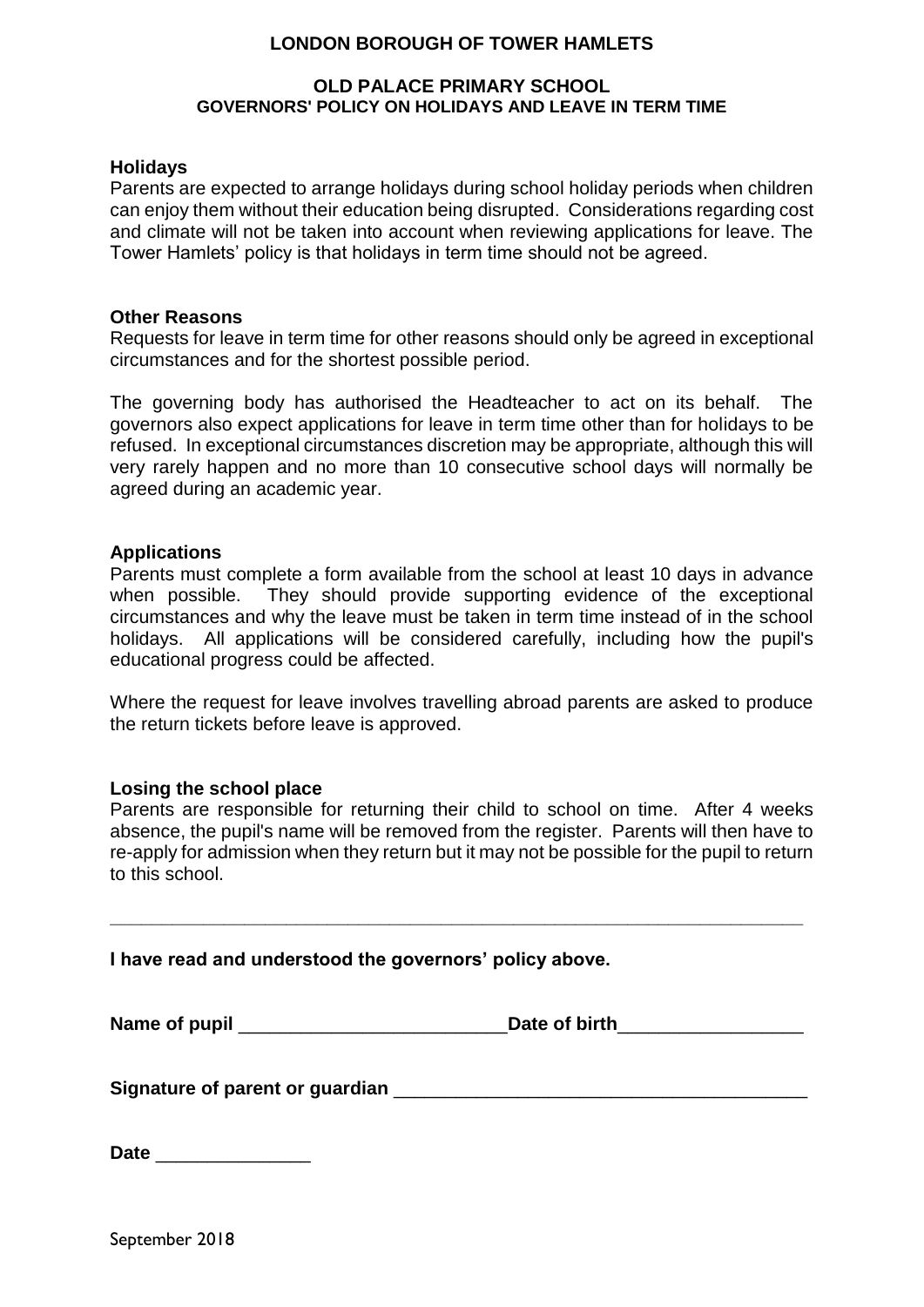## **APPLICATION FOR LEAVE IN TERM TIME FOR EXCEPTIONAL REASONS**

## **Part I** - to be completed by the parent/carer

| Pupil's name:                                                                    | Year/Class:                                                                                    |
|----------------------------------------------------------------------------------|------------------------------------------------------------------------------------------------|
| Address:                                                                         | Date of birth:                                                                                 |
|                                                                                  |                                                                                                |
|                                                                                  | Telephone:                                                                                     |
|                                                                                  | Mobile:                                                                                        |
|                                                                                  |                                                                                                |
| Email:                                                                           |                                                                                                |
| Last day of attendance in school:                                                |                                                                                                |
|                                                                                  |                                                                                                |
| Date of return to school:                                                        |                                                                                                |
|                                                                                  |                                                                                                |
|                                                                                  | Please give details of the purpose and exceptional reason(s) for this application for leave in |
| term time and why the leave cannot be taken in school holiday time. Attach any   |                                                                                                |
| supporting evidence:                                                             |                                                                                                |
|                                                                                  |                                                                                                |
|                                                                                  |                                                                                                |
|                                                                                  |                                                                                                |
|                                                                                  |                                                                                                |
|                                                                                  |                                                                                                |
|                                                                                  |                                                                                                |
|                                                                                  |                                                                                                |
|                                                                                  |                                                                                                |
|                                                                                  |                                                                                                |
|                                                                                  |                                                                                                |
|                                                                                  |                                                                                                |
| Please provide the address of where you and your child/children will be staying: |                                                                                                |
|                                                                                  |                                                                                                |
|                                                                                  |                                                                                                |
|                                                                                  |                                                                                                |
| Email for contact:                                                               |                                                                                                |
|                                                                                  |                                                                                                |
|                                                                                  |                                                                                                |
|                                                                                  |                                                                                                |